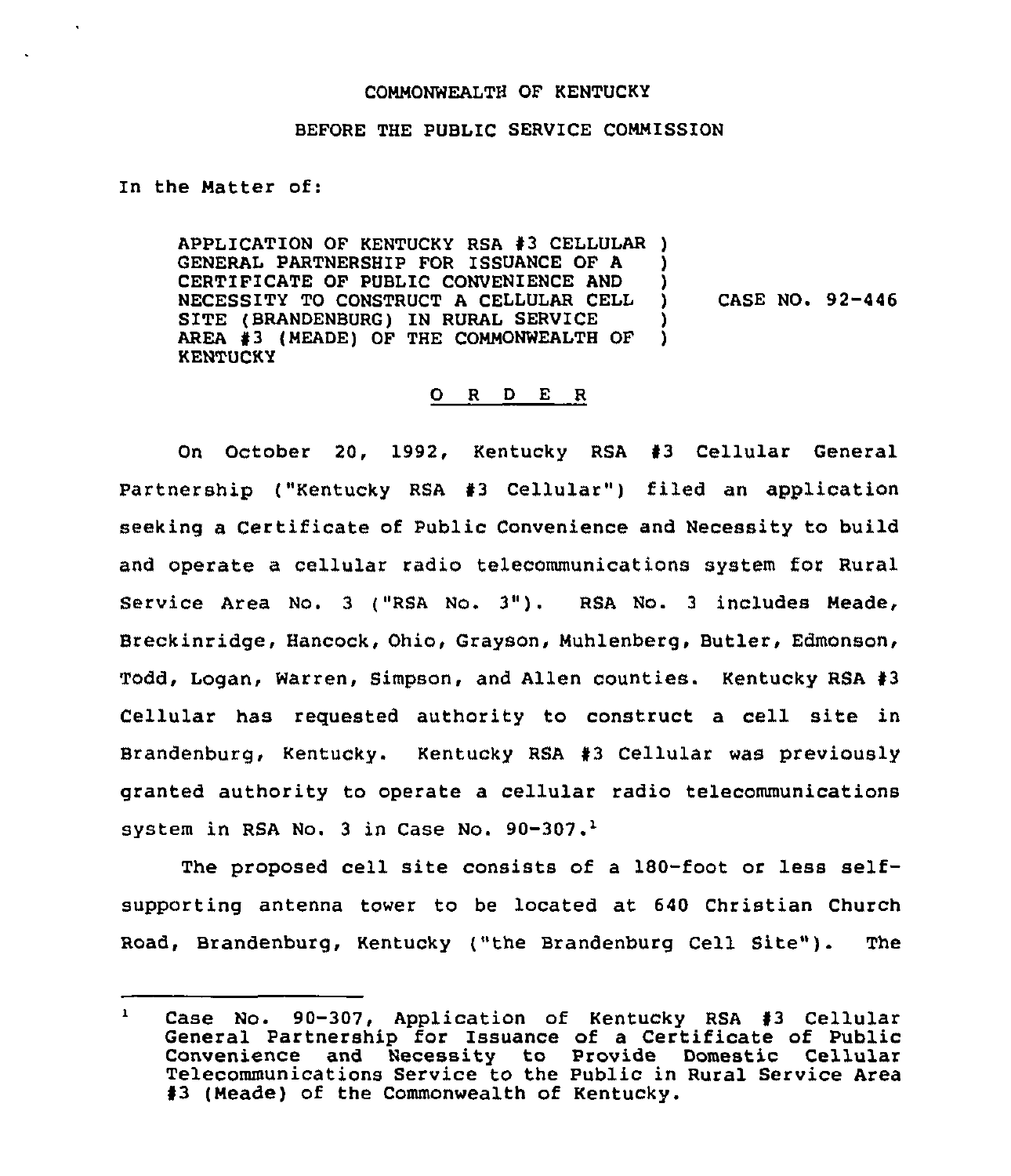coordinates for the Brandenburg site are North Latitude 37° 59' 17" by West Longitude 86° 08' 53".

Kentucky RSA 93 Cellular has provided information regarding the structure of the tower, safety measures, and antenna design criteria for the Brandenburg Cell Site. Based upon the application, the tower and foundation design appear to meet the criteria of the Building and Code Administrators International, Inc. National Building Code with reference to earthquake, winds, and tornadoes.

Pursuant to KRS 100.324(1), the Brandenburg Cell Site's construction is exempt from local zoning ordinances. Kentucky RSA 93 Cellular has filed an application and received approval from the Federal Communications Commission. Approvals from the Federal Aviation Administration and the Kentucky Airport Zoning Commission are not required for this site due to the height of the tower being less than 200 feet.

Kentucky RSA 43 Cellular has filed notices verifying that each property owner and/or resident within 500 feet of the Brandenburg Cell Site has been notified of the pending construction. The notice solicited any comments and informed the property owner and/or resident of their right to intervene. The Commission received <sup>a</sup> protest letter from Andrea J. Nacias and Teresa N. Graff on November 2, 1992 and one from Evelyn Nuessle on November 5, 1992. Kentucky RSA #3 Cellular was ordered by the Commission to respond to these letters and also informed Ns. Nacias, Ms. Graff,

 $-2-$